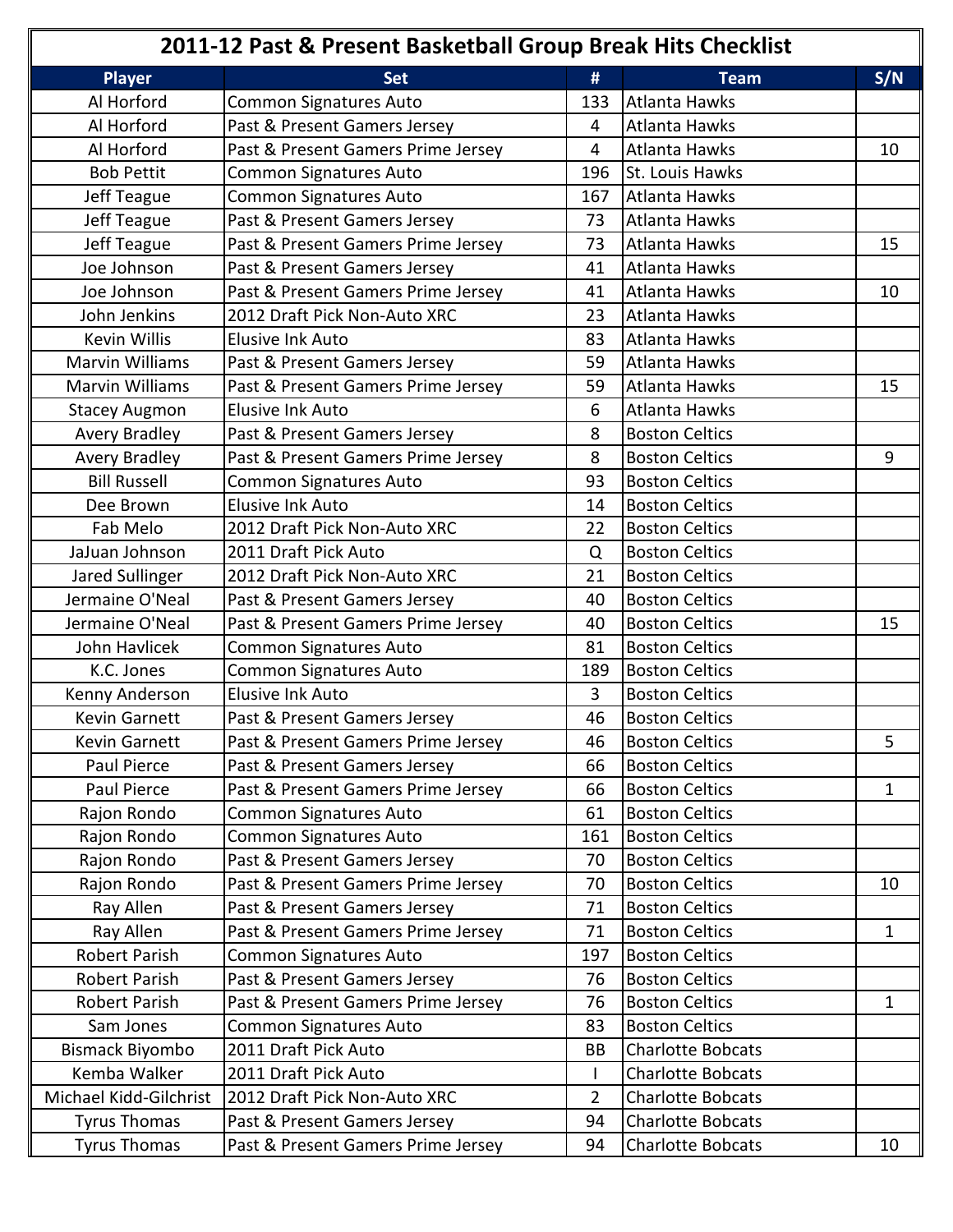| 2011-12 Past & Present Basketball Group Break Hits Checklist |                                    |     |                            |     |
|--------------------------------------------------------------|------------------------------------|-----|----------------------------|-----|
| <b>Player</b>                                                | <b>Set</b>                         | #   | <b>Team</b>                | S/N |
| <b>Artis Gilmore</b>                                         | <b>Common Signatures Auto</b>      | 187 | <b>Chicago Bulls</b>       |     |
| <b>B.J. Armstrong</b>                                        | Common Signatures Auto             | 177 | Chicago Bulls              |     |
| <b>B.J. Armstrong</b>                                        | Elusive Ink Auto                   | 87  | <b>Chicago Bulls</b>       |     |
| <b>Bill Wennington</b>                                       | Elusive Ink Auto                   | 79  | Chicago Bulls              |     |
| <b>Bob Love</b>                                              | <b>Elusive Ink Auto</b>            | 88  | Chicago Bulls              |     |
| Carlos Boozer                                                | Past & Present Gamers Jersey       | 18  | Chicago Bulls              |     |
| Carlos Boozer                                                | Past & Present Gamers Prime Jersey | 18  | Chicago Bulls              | 10  |
| Chicago Bulls                                                | Common Signatures Auto             | 127 | Chicago Bulls              |     |
| Chicago Bulls                                                | Past & Present Gamers Prime Jersey | 100 | Chicago Bulls              | 1   |
| <b>Derrick Rose</b>                                          | <b>Breakout Signatures Auto</b>    | 12  | Chicago Bulls              |     |
| <b>Derrick Rose</b>                                          | Common Signatures Auto             | 162 | Chicago Bulls              |     |
| <b>Derrick Rose</b>                                          | Modern Marks Auto                  | 4   | Chicago Bulls              |     |
| <b>Derrick Rose</b>                                          | Past & Present Gamers Jersey       | 100 | Chicago Bulls              |     |
| Jalen Rose                                                   | Past & Present Gamers Jersey       | 86  | Chicago Bulls              |     |
| Jalen Rose                                                   | Past & Present Gamers Prime Jersey | 86  | Chicago Bulls              | 5   |
| Jimmy Butler                                                 | 2011 Draft Pick Auto               | Υ   | Chicago Bulls              |     |
| John Paxson                                                  | Elusive Ink Auto                   | 58  | Chicago Bulls              |     |
| Luc Longley                                                  | <b>Elusive Ink Auto</b>            | 45  | Chicago Bulls              |     |
| Reggie Theus                                                 | <b>Elusive Ink Auto</b>            | 78  | Chicago Bulls              |     |
| Ron Harper                                                   | Past & Present Gamers Jersey       | 80  | Chicago Bulls              |     |
| Ron Harper                                                   | Past & Present Gamers Prime Jersey | 80  | <b>Chicago Bulls</b>       | 5   |
| Scottie Pippen                                               | Common Signatures Auto             | 89  | Chicago Bulls              |     |
| <b>Steve Kerr</b>                                            | Elusive Ink Auto                   | 43  | Chicago Bulls              |     |
| Taj Gibson                                                   | <b>Breakout Signatures Auto</b>    | 6   | Chicago Bulls              |     |
| <b>Bob Sura</b>                                              | <b>Elusive Ink Auto</b>            | 77  | <b>Cleveland Cavaliers</b> |     |
| Danny Ferry                                                  | Elusive Ink Auto                   | 28  | <b>Cleveland Cavaliers</b> |     |
| Dion Waiters                                                 | 2012 Draft Pick Non-Auto XRC       | 4   | <b>Cleveland Cavaliers</b> |     |
| Jared Cunningham                                             | 2012 Draft Pick Non-Auto XRC       | 24  | <b>Cleveland Cavaliers</b> |     |
| Kyrie Irving                                                 | 2011 Draft Pick Auto               | O   | <b>Cleveland Cavaliers</b> |     |
| Larry Nance                                                  | Elusive Ink Auto                   | 54  | <b>Cleveland Cavaliers</b> |     |
| Luke Walton                                                  | Past & Present Gamers Jersey       | 55  | <b>Cleveland Cavaliers</b> |     |
| Luke Walton                                                  | Past & Present Gamers Prime Jersey | 55  | <b>Cleveland Cavaliers</b> | 15  |
| <b>Tristan Thompson</b>                                      | 2011 Draft Pick Auto               | cc  | <b>Cleveland Cavaliers</b> |     |
| Tyler Zeller                                                 | 2012 Draft Pick Non-Auto XRC       | 17  | <b>Cleveland Cavaliers</b> |     |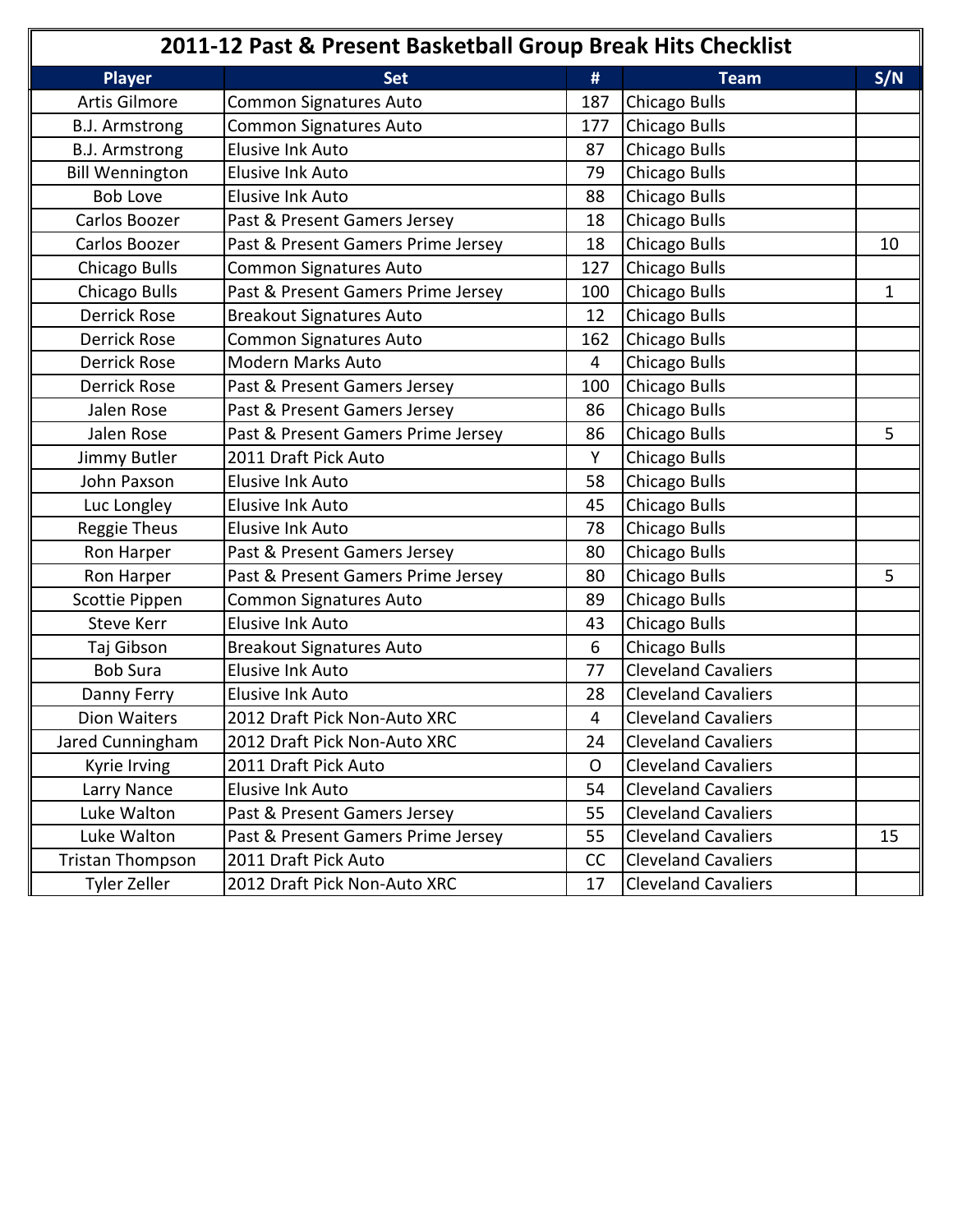| 2011-12 Past & Present Basketball Group Break Hits Checklist |                                    |                           |                         |     |
|--------------------------------------------------------------|------------------------------------|---------------------------|-------------------------|-----|
| <b>Player</b>                                                | <b>Set</b>                         | #                         | <b>Team</b>             | S/N |
| <b>Brad Davis</b>                                            | <b>Elusive Ink Auto</b>            | 20                        | Dallas Mavericks        |     |
| Brendan Haywood                                              | Past & Present Gamers Jersey       | 16                        | Dallas Mavericks        |     |
| Brendan Haywood                                              | Past & Present Gamers Prime Jersey | 16                        | Dallas Mavericks        | 15  |
| Dirk Nowitzki                                                | Common Signatures Auto             | 56                        | <b>Dallas Mavericks</b> |     |
| Dirk Nowitzki                                                | Common Signatures Auto             | 155                       | Dallas Mavericks        |     |
| <b>Hubert Davis</b>                                          | <b>Elusive Ink Auto</b>            | 22                        | <b>Dallas Mavericks</b> |     |
| Jamal Mashburn                                               | <b>Elusive Ink Auto</b>            | 48                        | <b>Dallas Mavericks</b> |     |
| Mark Aguirre                                                 | <b>Elusive Ink Auto</b>            | $\overline{2}$            | <b>Dallas Mavericks</b> |     |
| <b>Michael Finley</b>                                        | <b>Elusive Ink Auto</b>            | 29                        | <b>Dallas Mavericks</b> |     |
| Morlon Wiley                                                 | <b>Elusive Ink Auto</b>            | 94                        | Dallas Mavericks        |     |
| Peja Stojakovic                                              | Past & Present Gamers Jersey       | 67                        | Dallas Mavericks        |     |
| Peja Stojakovic                                              | Past & Present Gamers Prime Jersey | 67                        | <b>Dallas Mavericks</b> | 10  |
| Rodrigue Beaubois                                            | Past & Present Gamers Jersey       | 78                        | <b>Dallas Mavericks</b> |     |
| Rodrigue Beaubois                                            | Past & Present Gamers Prime Jersey | 78                        | <b>Dallas Mavericks</b> | 15  |
| Shawn Bradley                                                | <b>Elusive Ink Auto</b>            | 13                        | <b>Dallas Mavericks</b> |     |
| <b>Chris Andersen</b>                                        | Past & Present Gamers Jersey       | 22                        | Denver Nuggets          |     |
| <b>Chris Andersen</b>                                        | Past & Present Gamers Prime Jersey | 22                        | <b>Denver Nuggets</b>   | 15  |
| Danilo Gallinari                                             | <b>Breakout Signatures Auto</b>    | 27                        | Denver Nuggets          |     |
| David Thompson                                               | Common Signatures Auto             | 96                        | Denver Nuggets          |     |
| Evan Fournier                                                | 2012 Draft Pick Non-Auto XRC       | 20                        | Denver Nuggets          |     |
| Jordan Hamilton                                              | 2011 Draft Pick Auto               | $\mathop{\rm H}\nolimits$ | <b>Denver Nuggets</b>   |     |
| Kenneth Faried                                               | 2011 Draft Pick Auto               | S                         | Denver Nuggets          |     |
| Ty Lawson                                                    | Past & Present Gamers Jersey       | 93                        | <b>Denver Nuggets</b>   |     |
| Ty Lawson                                                    | Past & Present Gamers Prime Jersey | 93                        | Denver Nuggets          | 10  |
| <b>Marv Roberts</b>                                          | <b>Elusive Ink Auto</b>            | 97                        | Denver Nuggets (ABA)    |     |
| Allan Houston                                                | Past & Present Gamers Jersey       | 3                         | <b>Detroit Pistons</b>  |     |
| Allan Houston                                                | Past & Present Gamers Prime Jersey | 3                         | Detroit Pistons         | 10  |
| Andre Drummond                                               | 2012 Draft Pick Non-Auto XRC       | 9                         | <b>Detroit Pistons</b>  |     |
| <b>Ben Wallace</b>                                           | Past & Present Gamers Jersey       | 10                        | Detroit Pistons         |     |
| Ben Wallace                                                  | Past & Present Gamers Prime Jersey | 10                        | Detroit Pistons         | 15  |
| <b>Brandon Knight</b>                                        | 2011 Draft Pick Auto               | H.                        | <b>Detroit Pistons</b>  |     |
| Charlie Villanueva                                           | Past & Present Gamers Jersey       | 21                        | <b>Detroit Pistons</b>  |     |
| Charlie Villanueva                                           | Past & Present Gamers Prime Jersey | 21                        | <b>Detroit Pistons</b>  | 15  |
| <b>Greg Monroe</b>                                           | <b>Breakout Signatures Auto</b>    | 21                        | <b>Detroit Pistons</b>  |     |
| <b>Greg Monroe</b>                                           | Common Signatures Auto             | 52                        | <b>Detroit Pistons</b>  |     |
| <b>Greg Monroe</b>                                           | Past & Present Gamers Jersey       | 35                        | <b>Detroit Pistons</b>  |     |
| <b>Greg Monroe</b>                                           | Past & Present Gamers Prime Jersey | 35                        | <b>Detroit Pistons</b>  | 15  |
| Isiah Thomas                                                 | Common Signatures Auto             | 95                        | <b>Detroit Pistons</b>  |     |
| John Salley                                                  | Elusive Ink Auto                   | 68                        | <b>Detroit Pistons</b>  |     |
| <b>Rick Mahorn</b>                                           | Elusive Ink Auto                   | 46                        | <b>Detroit Pistons</b>  |     |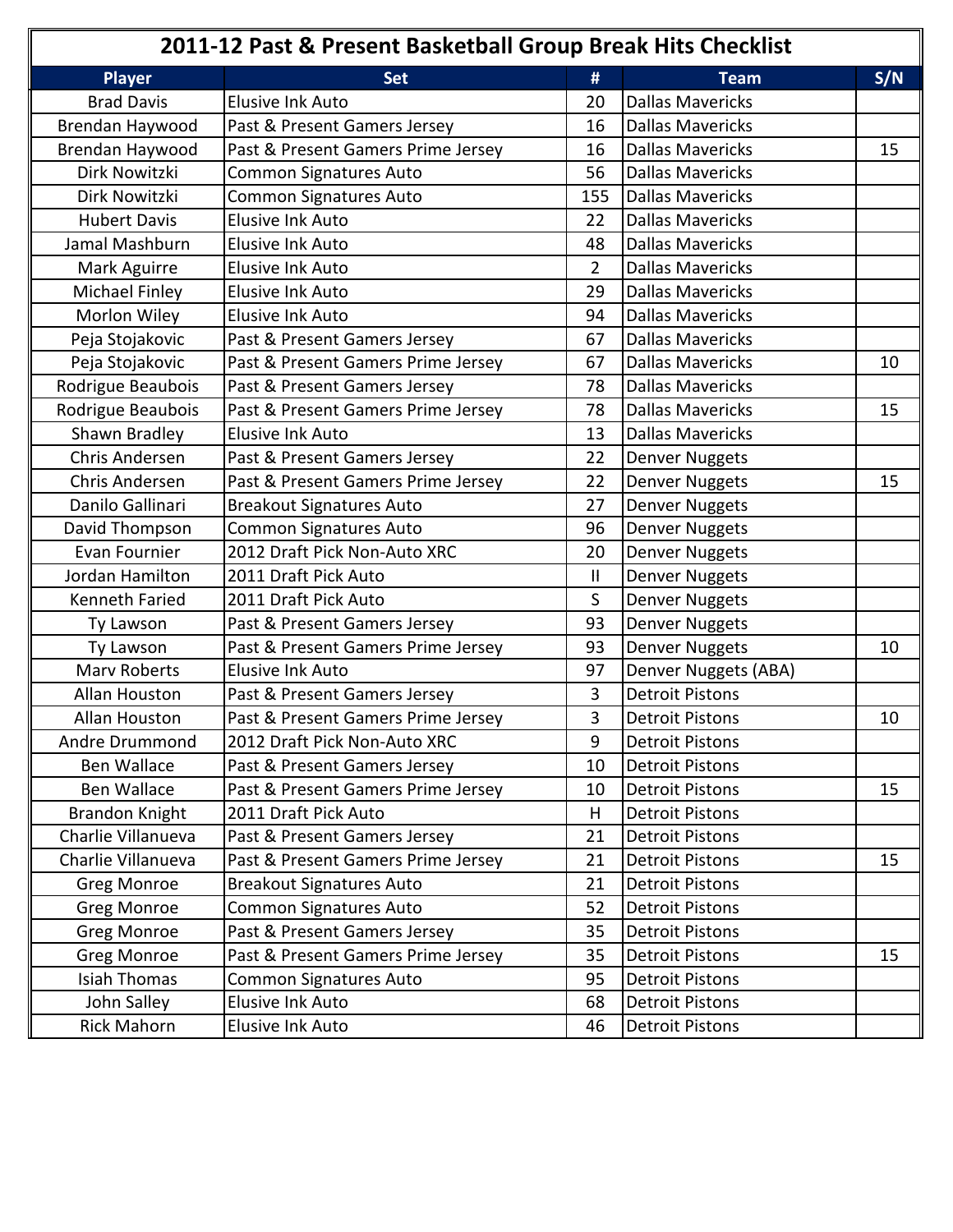| 2011-12 Past & Present Basketball Group Break Hits Checklist |                                    |                |                              |     |
|--------------------------------------------------------------|------------------------------------|----------------|------------------------------|-----|
| <b>Player</b>                                                | <b>Set</b>                         | #              | <b>Team</b>                  | S/N |
| Andrew Bogut                                                 | <b>Common Signatures Auto</b>      | 107            | Golden State Warriors        |     |
| Andrew Bogut                                                 | <b>Modern Marks Auto</b>           | 10             | Golden State Warriors        |     |
| Andrew Bogut                                                 | Past & Present Gamers Jersey       | 88             | Golden State Warriors        |     |
| Andrew Bogut                                                 | Past & Present Gamers Prime Jersey | 88             | <b>Golden State Warriors</b> | 5   |
| <b>Charles Jenkins</b>                                       | 2011 Draft Pick Auto               | $\vee$         | <b>Golden State Warriors</b> |     |
| <b>Harrison Barnes</b>                                       | 2012 Draft Pick Non-Auto XRC       | 7              | <b>Golden State Warriors</b> |     |
| Jeremy Tyler                                                 | 2011 Draft Pick Auto               | U              | <b>Golden State Warriors</b> |     |
| Klay Thompson                                                | 2011 Draft Pick Auto               | G              | <b>Golden State Warriors</b> |     |
| <b>Rick Barry</b>                                            | Common Signatures Auto             | 179            | Golden State Warriors        |     |
| <b>Stephen Curry</b>                                         | <b>Breakout Signatures Auto</b>    | 4              | <b>Golden State Warriors</b> |     |
| <b>Stephen Curry</b>                                         | <b>Common Signatures Auto</b>      | 114            | Golden State Warriors        |     |
| <b>Stephen Curry</b>                                         | <b>Modern Marks Auto</b>           | 8              | <b>Golden State Warriors</b> |     |
| <b>Stephen Curry</b>                                         | Past & Present Gamers Jersey       | 79             | <b>Golden State Warriors</b> |     |
| <b>Stephen Curry</b>                                         | Past & Present Gamers Prime Jersey | 79             | <b>Golden State Warriors</b> | 5   |
| Tim Hardaway                                                 | Elusive Ink Auto                   | 36             | Golden State Warriors        |     |
| <b>Chandler Parsons</b>                                      | 2011 Draft Pick Auto               | Z              | <b>Houston Rockets</b>       |     |
| Hakeem Olajuwon                                              | <b>Common Signatures Auto</b>      | 87             | <b>Houston Rockets</b>       |     |
| Kenny Smith                                                  | <b>Elusive Ink Auto</b>            | 71             | <b>Houston Rockets</b>       |     |
| Luis Scola                                                   | Common Signatures Auto             | 163            | <b>Houston Rockets</b>       |     |
| Major Jones                                                  | <b>Elusive Ink Auto</b>            | 93             | <b>Houston Rockets</b>       |     |
| Marcus Camby                                                 | Past & Present Gamers Jersey       | 57             | <b>Houston Rockets</b>       |     |
| <b>Marcus Camby</b>                                          | Past & Present Gamers Prime Jersey | 57             | <b>Houston Rockets</b>       | 10  |
| <b>Marcus Morris</b>                                         | 2011 Draft Pick Auto               | L              | <b>Houston Rockets</b>       |     |
| Mario Elie                                                   | <b>Elusive Ink Auto</b>            | 27             | <b>Houston Rockets</b>       |     |
| <b>Patrick Patterson</b>                                     | Past & Present Gamers Jersey       | 63             | <b>Houston Rockets</b>       |     |
| Royce White                                                  | 2012 Draft Pick Non-Auto XRC       | 16             | <b>Houston Rockets</b>       |     |
| Sleepy Floyd                                                 | Elusive Ink Auto                   | 30             | <b>Houston Rockets</b>       |     |
| <b>Terrence Jones</b>                                        | 2012 Draft Pick Non-Auto XRC       | 18             | Houston Rockets              |     |
| Yao Ming                                                     | Past & Present Gamers Jersey       | 97             | <b>Houston Rockets</b>       |     |
| Yao Ming                                                     | Past & Present Gamers Prime Jersey | 97             | <b>Houston Rockets</b>       | 5   |
| Danny Granger                                                | Past & Present Gamers Jersey       | 26             | Indiana Pacers               |     |
| Danny Granger                                                | Past & Present Gamers Prime Jersey | 26             | Indiana Pacers               | 15  |
| Darren Collison                                              | Past & Present Gamers Jersey       | 9              | Indiana Pacers               |     |
| Darren Collison                                              | Past & Present Gamers Prime Jersey | 9              | Indiana Pacers               | 10  |
| <b>Indiana Pacers</b>                                        | <b>Common Signatures Auto</b>      | 129            | Indiana Pacers               |     |
| Lance Stephenson                                             | Past & Present Gamers Jersey       | 50             | Indiana Pacers               |     |
| Lance Stephenson                                             | Past & Present Gamers Prime Jersey | 50             | Indiana Pacers               | 25  |
| Paul George                                                  | Past & Present Gamers Jersey       | 64             | Indiana Pacers               |     |
| Reggie Miller                                                | Past & Present Gamers Jersey       | 75             | Indiana Pacers               |     |
| Reggie Miller                                                | Past & Present Gamers Prime Jersey | 75             | Indiana Pacers               | 1   |
| Roy Hibbert                                                  | Common Signatures Auto             | 34             | Indiana Pacers               |     |
| Roy Hibbert                                                  | Past & Present Gamers Jersey       | 81             | Indiana Pacers               |     |
| Roy Hibbert                                                  | Past & Present Gamers Prime Jersey | 81             | Indiana Pacers               | 15  |
| Tyler Hansbrough                                             | <b>Breakout Signatures Auto</b>    | $\overline{7}$ | Indiana Pacers               |     |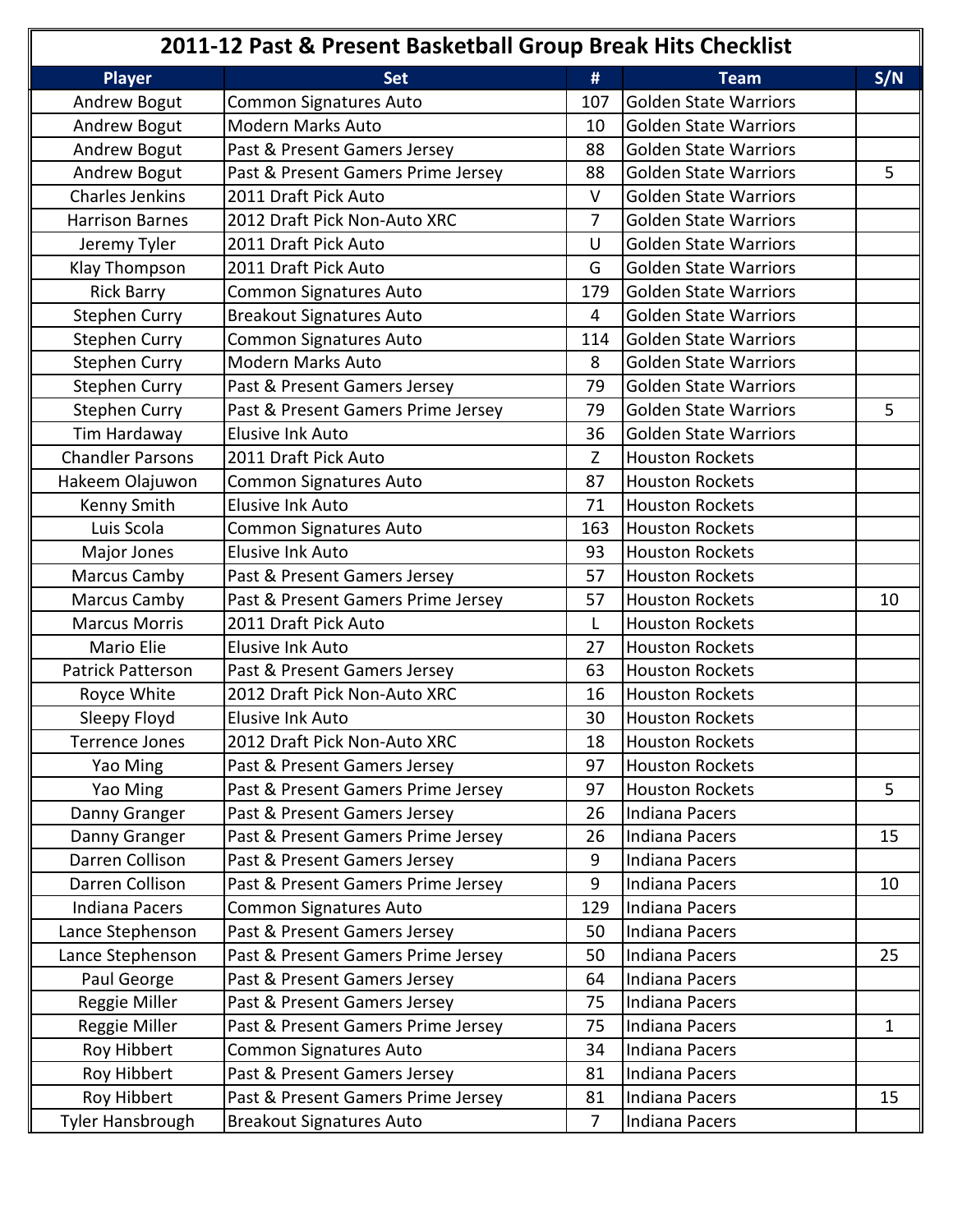| 2011-12 Past & Present Basketball Group Break Hits Checklist |                                    |                |                      |     |
|--------------------------------------------------------------|------------------------------------|----------------|----------------------|-----|
| <b>Player</b>                                                | <b>Set</b>                         | #              | <b>Team</b>          | S/N |
| <b>Blake Griffin</b>                                         | <b>Breakout Signatures Auto</b>    | 1              | Los Angeles Clippers |     |
| <b>Blake Griffin</b>                                         | Common Signatures Auto             | 31             | Los Angeles Clippers |     |
| <b>Blake Griffin</b>                                         | <b>Common Signatures Auto</b>      | 126            | Los Angeles Clippers |     |
| <b>Blake Griffin</b>                                         | <b>Modern Marks Auto</b>           | $\overline{2}$ | Los Angeles Clippers |     |
| <b>Blake Griffin</b>                                         | Past & Present Gamers Jersey       | 13             | Los Angeles Clippers |     |
| <b>Blake Griffin</b>                                         | Past & Present Gamers Prime Jersey | 13             | Los Angeles Clippers | 1   |
| Chris Paul                                                   | <b>Common Signatures Auto</b>      | 57             | Los Angeles Clippers |     |
| <b>Chris Paul</b>                                            | Common Signatures Auto             | 158            | Los Angeles Clippers |     |
| <b>Chris Paul</b>                                            | Modern Marks Auto                  | 5              | Los Angeles Clippers |     |
| Danny Manning                                                | Past & Present Gamers Jersey       | 30             | Los Angeles Clippers |     |
| Danny Manning                                                | Past & Present Gamers Prime Jersey | 30             | Los Angeles Clippers | 10  |
| Eric Bledsoe                                                 | <b>Breakout Signatures Auto</b>    | 24             | Los Angeles Clippers |     |
| Eric Bledsoe                                                 | <b>Common Signatures Auto</b>      | 6              | Los Angeles Clippers |     |
| Eric Bledsoe                                                 | Past & Present Gamers Jersey       | 62             | Los Angeles Clippers |     |
| Eric Bledsoe                                                 | Past & Present Gamers Prime Jersey | 62             | Los Angeles Clippers | 15  |
| Mo Williams                                                  | Past & Present Gamers Jersey       | 60             | Los Angeles Clippers |     |
| Mo Williams                                                  | Past & Present Gamers Prime Jersey | 60             | Los Angeles Clippers | 15  |
| Clyde Lovellette                                             | <b>Common Signatures Auto</b>      | 191            | Minneapolis Lakers   |     |
| Elgin Baylor                                                 | Common Signatures Auto             | 76             | Los Angeles Lakers   |     |
| Elgin Baylor                                                 | <b>Common Signatures Auto</b>      | 178            | Los Angeles Lakers   |     |
| Gail Goodrich                                                | Common Signatures Auto             | 194            | Los Angeles Lakers   |     |
| James Worthy                                                 | Common Signatures Auto             | 100            | Los Angeles Lakers   |     |
| Jerry West                                                   | Common Signatures Auto             | 99             | Los Angeles Lakers   |     |
| Kobe Bryant                                                  | Common Signatures Auto             | 111            | Los Angeles Lakers   |     |
| Kobe Bryant                                                  | <b>Modern Marks Auto</b>           | $\mathbf{1}$   | Los Angeles Lakers   |     |
| Kobe Bryant                                                  | Past & Present Gamers Jersey       | 49             | Los Angeles Lakers   |     |
| Kobe Bryant                                                  | Past & Present Gamers Prime Jersey | 49             | Los Angeles Lakers   | 1   |
| Magic Johnson                                                | Common Signatures Auto             | 82             | Los Angeles Lakers   |     |
| Pau Gasol                                                    | Past & Present Gamers Jersey       | 65             | Los Angeles Lakers   |     |
| Pau Gasol                                                    | Past & Present Gamers Prime Jersey | 65             | Los Angeles Lakers   | 10  |
| <b>Ramon Sessions</b>                                        | Past & Present Gamers Jersey       | 74             | Los Angeles Lakers   |     |
| <b>Ramon Sessions</b>                                        | Past & Present Gamers Prime Jersey | 74             | Los Angeles Lakers   | 15  |
| Shaquille O'Neal                                             | Common Signatures Auto             | 88             | Los Angeles Lakers   |     |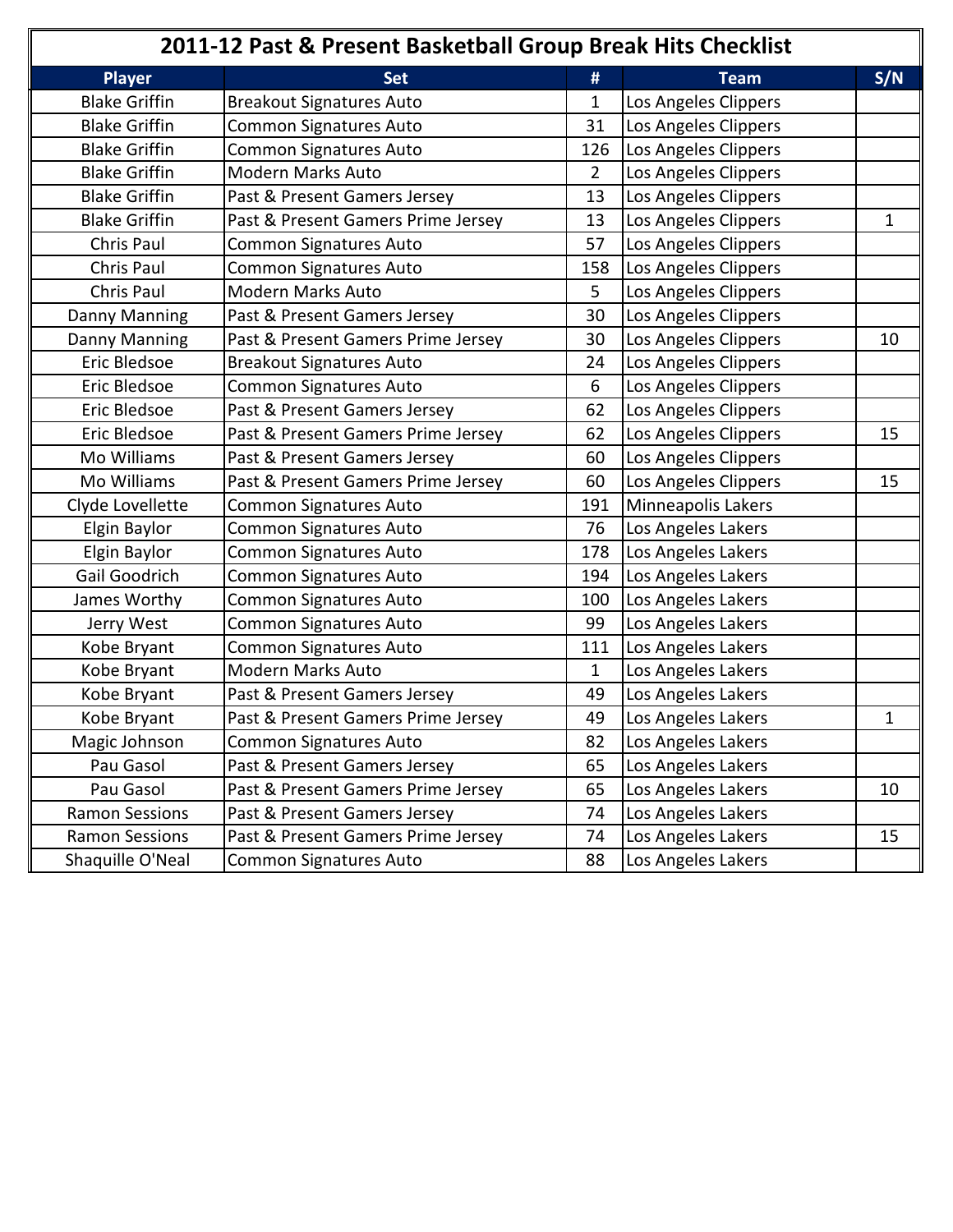| 2011-12 Past & Present Basketball Group Break Hits Checklist |                                    |     |                            |              |
|--------------------------------------------------------------|------------------------------------|-----|----------------------------|--------------|
| <b>Player</b>                                                | <b>Set</b>                         | #   | <b>Team</b>                | S/N          |
| <b>Bryant Reeves</b>                                         | <b>Elusive Ink Auto</b>            | 66  | <b>Vancouver Grizzlies</b> |              |
| Marc Gasol                                                   | Common Signatures Auto             | 26  | <b>Memphis Grizzlies</b>   |              |
| Marc Gasol                                                   | <b>Modern Marks Auto</b>           | 9   | <b>Memphis Grizzlies</b>   |              |
| Marc Gasol                                                   | Past & Present Gamers Jersey       | 61  | <b>Memphis Grizzlies</b>   |              |
| Marc Gasol                                                   | Past & Present Gamers Prime Jersey | 61  | <b>Memphis Grizzlies</b>   | 15           |
| <b>Memphis Grizzlies</b>                                     | Past & Present Gamers Jersey       | 68  | <b>Memphis Grizzlies</b>   |              |
| Mike Conley                                                  | <b>Common Signatures Auto</b>      | 14  | <b>Memphis Grizzlies</b>   |              |
| O.J. Mayo                                                    | <b>Breakout Signatures Auto</b>    | 29  | <b>Memphis Grizzlies</b>   |              |
| Quincy Pondexter                                             | Past & Present Gamers Prime Jersey | 68  | <b>Memphis Grizzlies</b>   | 14           |
| Rudy Gay                                                     | Past & Present Gamers Jersey       | 82  | <b>Memphis Grizzlies</b>   |              |
| Rudy Gay                                                     | Past & Present Gamers Prime Jersey | 82  | <b>Memphis Grizzlies</b>   | 10           |
| Tony Wroten                                                  | 2012 Draft Pick Non-Auto XRC       | 25  | <b>Memphis Grizzlies</b>   |              |
| Zach Randolph                                                | Past & Present Gamers Jersey       | 98  | <b>Memphis Grizzlies</b>   |              |
| Zach Randolph                                                | Past & Present Gamers Prime Jersey | 98  | <b>Memphis Grizzlies</b>   | 10           |
| <b>Alonzo Mourning</b>                                       | Past & Present Gamers Jersey       | 6   | Miami Heat                 |              |
| <b>Alonzo Mourning</b>                                       | Past & Present Gamers Prime Jersey | 6   | Miami Heat                 | 5            |
| <b>Brian Grant</b>                                           | <b>Elusive Ink Auto</b>            | 33  | Miami Heat                 |              |
| Chris Bosh                                                   | Past & Present Gamers Jersey       | 23  | Miami Heat                 |              |
| LeBron James                                                 | Past & Present Gamers Jersey       | 53  | Miami Heat                 |              |
| LeBron James                                                 | Past & Present Gamers Prime Jersey | 53  | Miami Heat                 | $\mathbf{1}$ |
| <b>Mario Chalmers</b>                                        | Past & Present Gamers Jersey       | 58  | Miami Heat                 |              |
| <b>Mario Chalmers</b>                                        | Past & Present Gamers Prime Jersey | 58  | Miami Heat                 | 15           |
| Norris Cole                                                  | 2011 Draft Pick Auto               | т   | Miami Heat                 |              |
| <b>Shane Battier</b>                                         | Common Signatures Auto             | 5   | Miami Heat                 |              |
| <b>Shane Battier</b>                                         | <b>Common Signatures Auto</b>      | 103 | Miami Heat                 |              |
| <b>Udonis Haslem</b>                                         | Past & Present Gamers Jersey       | 95  | Miami Heat                 |              |
| <b>Udonis Haslem</b>                                         | Past & Present Gamers Prime Jersey | 95  | Miami Heat                 | 10           |
| Willie Burton                                                | Elusive Ink Auto                   | 96  | Miami Heat                 |              |
| Anthony Avent                                                | Elusive Ink Auto                   | 85  | Milwaukee Bucks            |              |
| <b>Brandon Jennings</b>                                      | <b>Breakout Signatures Auto</b>    | 5   | Milwaukee Bucks            |              |
| <b>Brandon Jennings</b>                                      | <b>Common Signatures Auto</b>      | 42  | Milwaukee Bucks            |              |
| <b>Brandon Jennings</b>                                      | Past & Present Gamers Jersey       | 15  | Milwaukee Bucks            |              |
| <b>Brandon Jennings</b>                                      | Past & Present Gamers Prime Jersey | 15  | Milwaukee Bucks            | 15           |
| Ekpe Udoh                                                    | Past & Present Gamers Jersey       | 33  | Milwaukee Bucks            |              |
| Ekpe Udoh                                                    | Past & Present Gamers Prime Jersey | 33  | Milwaukee Bucks            | 15           |
| John Henson                                                  | 2012 Draft Pick Non-Auto XRC       | 14  | Milwaukee Bucks            |              |
| <b>Oscar Robertson</b>                                       | Common Signatures Auto             | 91  | Milwaukee Bucks            |              |
| <b>Tobias Harris</b>                                         | 2011 Draft Pick Auto               | DD  | Milwaukee Bucks            |              |
| Vin Baker                                                    | Elusive Ink Auto                   | 8   | Milwaukee Bucks            |              |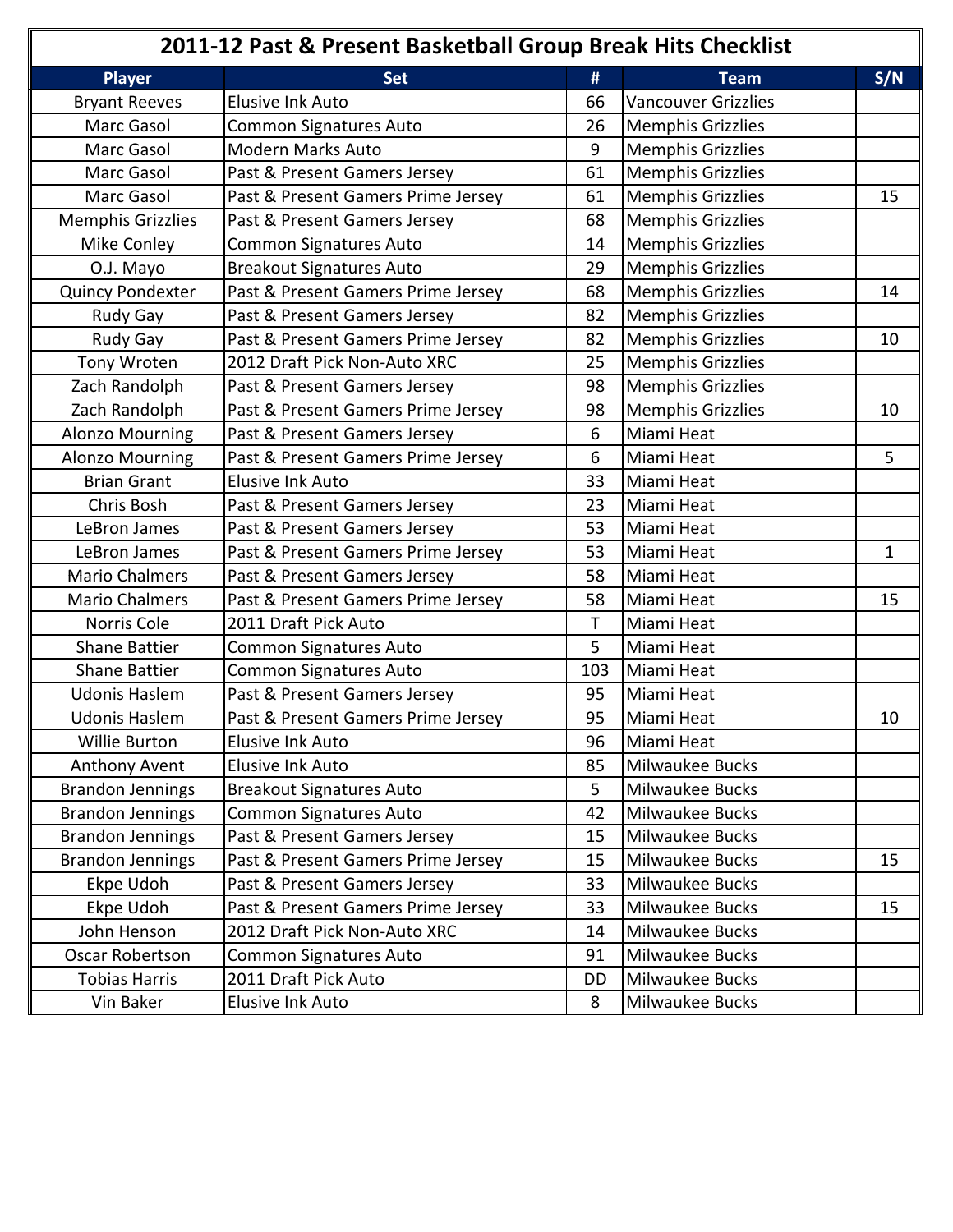| 2011-12 Past & Present Basketball Group Break Hits Checklist |                                    |              |                            |     |
|--------------------------------------------------------------|------------------------------------|--------------|----------------------------|-----|
| <b>Player</b>                                                | <b>Set</b>                         | #            | <b>Team</b>                | S/N |
| <b>Derrick Williams</b>                                      | 2011 Draft Pick Auto               | GG           | Minnesota Timberwolves     |     |
| Kevin Love                                                   | <b>Breakout Signatures Auto</b>    | 14           | Minnesota Timberwolves     |     |
| Kevin Love                                                   | Common Signatures Auto             | 48           | Minnesota Timberwolves     |     |
| Kevin Love                                                   | <b>Common Signatures Auto</b>      | 145          | Minnesota Timberwolves     |     |
| Kevin Love                                                   | <b>Modern Marks Auto</b>           | 6            | Minnesota Timberwolves     |     |
| Kevin Love                                                   | Past & Present Gamers Jersey       | 47           | Minnesota Timberwolves     |     |
| Kevin Love                                                   | Past & Present Gamers Prime Jersey | 47           | Minnesota Timberwolves     | 5   |
| Michael Beasley                                              | <b>Breakout Signatures Auto</b>    | 28           | Minnesota Timberwolves     |     |
| <b>MarShon Brooks</b>                                        | 2011 Draft Pick Auto               | E            | <b>Brooklyn Nets</b>       |     |
| <b>Bob Elliott</b>                                           | <b>Elusive Ink Auto</b>            | 98           | <b>Brooklyn Nets</b>       |     |
| <b>Brook Lopez</b>                                           | <b>Breakout Signatures Auto</b>    | 9            | <b>Brooklyn Nets</b>       |     |
| <b>Brook Lopez</b>                                           | <b>Common Signatures Auto</b>      | 47           | <b>Brooklyn Nets</b>       |     |
| <b>Brook Lopez</b>                                           | Common Signatures Auto             | 144          | <b>Brooklyn Nets</b>       |     |
| <b>Brook Lopez</b>                                           | Past & Present Gamers Jersey       | 17           | <b>Brooklyn Nets</b>       |     |
| <b>Brook Lopez</b>                                           | Past & Present Gamers Prime Jersey | 17           | <b>Brooklyn Nets</b>       | 15  |
| <b>Buck Williams</b>                                         | Elusive Ink Auto                   | 80           | New Jersey Nets            |     |
| <b>Damion James</b>                                          | Past & Present Gamers Jersey       | 28           | New Jersey Nets            |     |
| <b>Damion James</b>                                          | Past & Present Gamers Prime Jersey | 28           | New Jersey Nets            | 25  |
| <b>Deron Williams</b>                                        | <b>Common Signatures Auto</b>      | 73           | <b>Brooklyn Nets</b>       |     |
| <b>Kerry Kittles</b>                                         | <b>Elusive Ink Auto</b>            | 44           | New Jersey Nets            |     |
| Otis Birdsong                                                | <b>Elusive Ink Auto</b>            | 95           | New Jersey Nets            |     |
| <b>Anthony Davis</b>                                         | 2012 Draft Pick Non-Auto XRC       | $\mathbf{1}$ | <b>New Orleans Hornets</b> |     |
| <b>Austin Rivers</b>                                         | 2012 Draft Pick Non-Auto XRC       | 10           | <b>New Orleans Hornets</b> |     |
| Dell Curry                                                   | <b>Elusive Ink Auto</b>            | 19           | <b>Charlotte Hornets</b>   |     |
| Emeka Okafor                                                 | Common Signatures Auto             | 157          | <b>New Orleans Hornets</b> |     |
| Eric Gordon                                                  | <b>Breakout Signatures Auto</b>    | 10           | <b>New Orleans Hornets</b> |     |
| Gustavo Ayon                                                 | 2011 Draft Pick Auto               | M            | <b>New Orleans Hornets</b> |     |
| <b>Muggsy Bogues</b>                                         | Elusive Ink Auto                   | 12           | <b>Charlotte Hornets</b>   |     |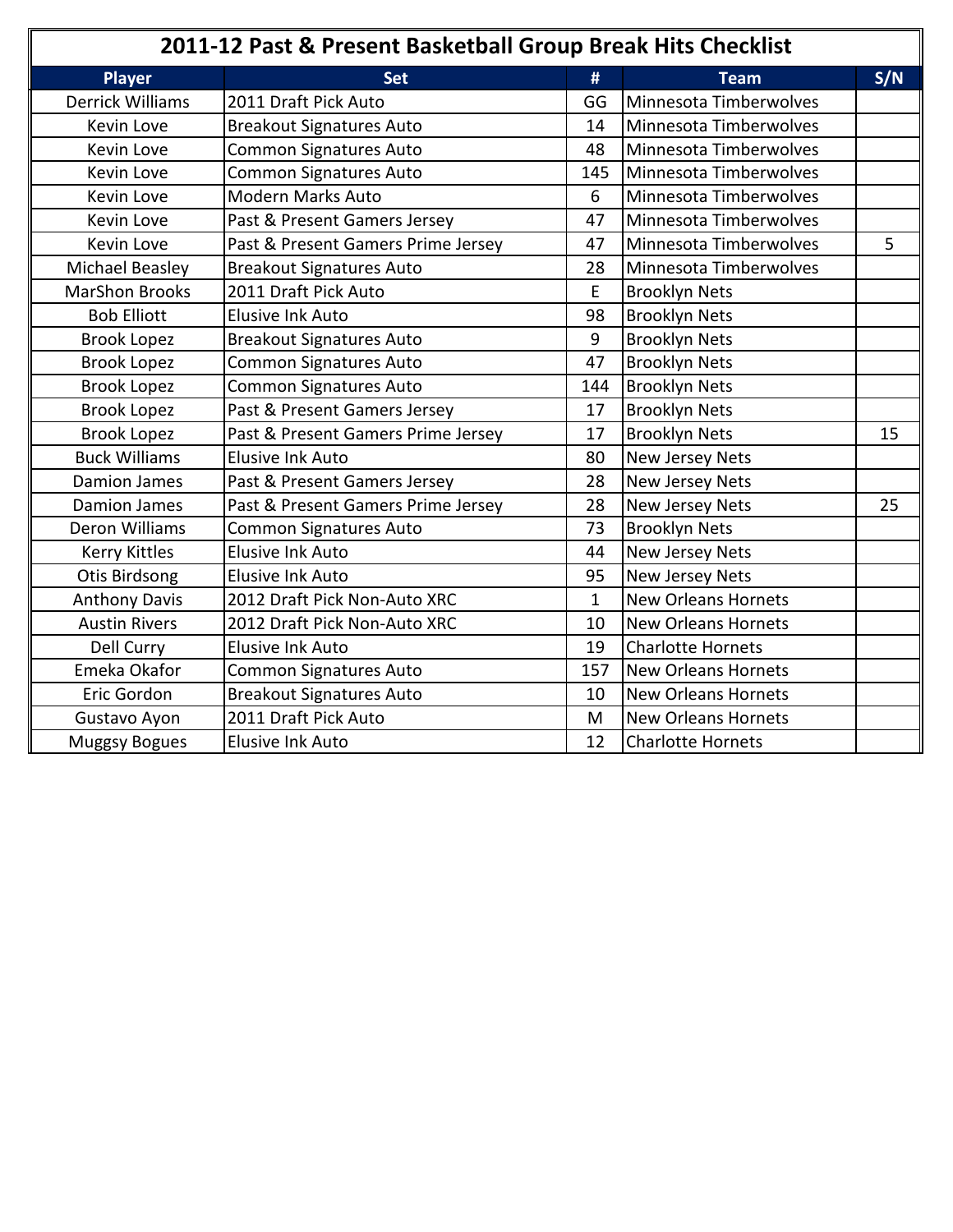| 2011-12 Past & Present Basketball Group Break Hits Checklist |                                    |              |                        |     |
|--------------------------------------------------------------|------------------------------------|--------------|------------------------|-----|
| <b>Player</b>                                                | <b>Set</b>                         | #            | <b>Team</b>            | S/N |
| Allan Houston                                                | <b>Elusive Ink Auto</b>            | 39           | <b>New York Knicks</b> |     |
| Amar'e Stoudemire                                            | <b>Common Signatures Auto</b>      | 65           | <b>New York Knicks</b> |     |
| Amar'e Stoudemire                                            | <b>Common Signatures Auto</b>      | 165          | <b>New York Knicks</b> |     |
| Amar'e Stoudemire                                            | Past & Present Gamers Jersey       | 1            | <b>New York Knicks</b> |     |
| Amar'e Stoudemire                                            | Past & Present Gamers Prime Jersey | $\mathbf{1}$ | <b>New York Knicks</b> | 1   |
| <b>Anthony Mason</b>                                         | <b>Elusive Ink Auto</b>            | 49           | <b>New York Knicks</b> |     |
| <b>Baron Davis</b>                                           | Common Signatures Auto             | 16           | <b>New York Knicks</b> |     |
| <b>Baron Davis</b>                                           | Common Signatures Auto             | 115          | New York Knicks        |     |
| <b>Charles Oakley</b>                                        | Past & Present Gamers Jersey       | 20           | <b>New York Knicks</b> |     |
| <b>Charles Oakley</b>                                        | Past & Present Gamers Prime Jersey | 20           | <b>New York Knicks</b> | 5   |
| <b>Harry Gallatin</b>                                        | Common Signatures Auto             | 186          | <b>New York Knicks</b> |     |
| Iman Shumpert                                                | 2011 Draft Pick Auto               | <b>FF</b>    | <b>New York Knicks</b> |     |
| Jeremy Lin                                                   | <b>Breakout Signatures Auto</b>    | 22           | <b>New York Knicks</b> |     |
| Jeremy Lin                                                   | Common Signatures Auto             | 74           | <b>New York Knicks</b> |     |
| Jeremy Lin                                                   | Common Signatures Auto             | 175          | <b>New York Knicks</b> |     |
| <b>John Starks</b>                                           | Elusive Ink Auto                   | 74           | <b>New York Knicks</b> |     |
| Josh Harrellson                                              | 2011 Draft Pick Auto               | F            | <b>New York Knicks</b> |     |
| Landry Fields                                                | <b>Breakout Signatures Auto</b>    | 20           | <b>New York Knicks</b> |     |
| Landry Fields                                                | Past & Present Gamers Jersey       | 54           | New York Knicks        |     |
| Landry Fields                                                | Past & Present Gamers Prime Jersey | 54           | New York Knicks        | 15  |
| Larry Johnson                                                | Past & Present Gamers Jersey       | 51           | <b>New York Knicks</b> |     |
| Larry Johnson                                                | Past & Present Gamers Prime Jersey | 51           | <b>New York Knicks</b> | 5   |
| <b>Patrick Ewing</b>                                         | Past & Present Gamers Jersey       | 31           | <b>New York Knicks</b> |     |
| <b>Patrick Ewing</b>                                         | Past & Present Gamers Prime Jersey | 31           | New York Knicks        | 1   |
| Phil Jackson                                                 | Common Signatures Auto             | 188          | New York Knicks        |     |
| Rory Sparrow                                                 | Elusive Ink Auto                   | 73           | <b>New York Knicks</b> |     |
| <b>Toney Douglas</b>                                         | Past & Present Gamers Jersey       | 90           | New York Knicks        |     |
| <b>Toney Douglas</b>                                         | Past & Present Gamers Prime Jersey | 90           | <b>New York Knicks</b> | 10  |
| <b>Tyson Chandler</b>                                        | Common Signatures Auto             | 12           | New York Knicks        |     |
| <b>Tyson Chandler</b>                                        | Common Signatures Auto             | 112          | New York Knicks        |     |
| Walt Bellamy                                                 | Common Signatures Auto             | 180          | <b>New York Knicks</b> |     |
| Walt Frazier                                                 | Common Signatures Auto             | 185          | New York Knicks        |     |
| Willis Reed                                                  | Common Signatures Auto             | 90           | New York Knicks        |     |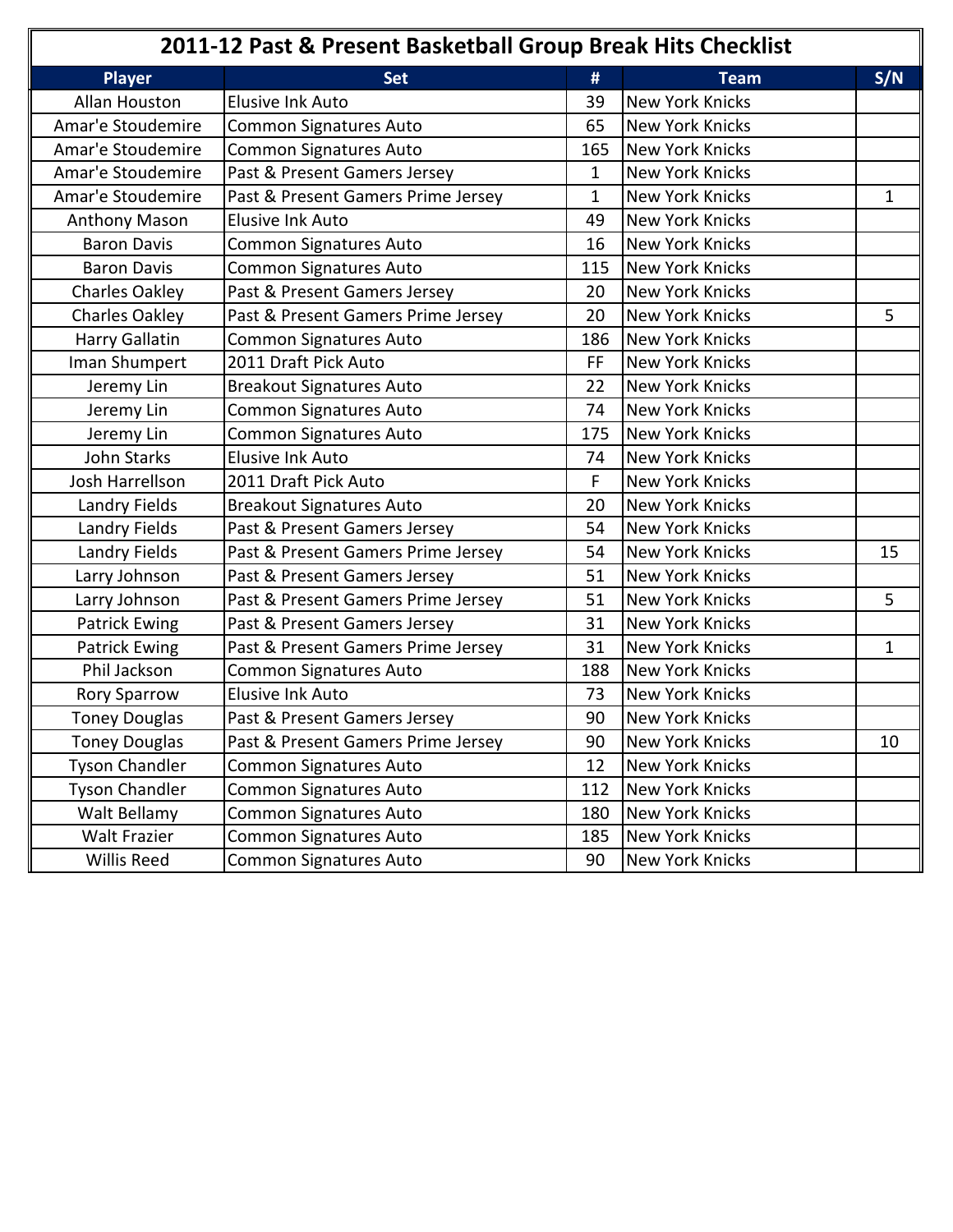| 2011-12 Past & Present Basketball Group Break Hits Checklist |                                    |                |                       |     |
|--------------------------------------------------------------|------------------------------------|----------------|-----------------------|-----|
| <b>Player</b>                                                | <b>Set</b>                         | #              | <b>Team</b>           | S/N |
| <b>None</b>                                                  | 2012 Draft Pick Non-Auto XRC       | $\overline{1}$ | None                  |     |
| Cole Aldrich                                                 | Past & Present Gamers Jersey       | 25             | Oklahoma City Thunder |     |
| Cole Aldrich                                                 | Past & Present Gamers Prime Jersey | 25             | Oklahoma City Thunder | 25  |
| James Harden                                                 | <b>Breakout Signatures Auto</b>    | 16             | Oklahoma City Thunder |     |
| James Harden                                                 | <b>Common Signatures Auto</b>      | 32             | Oklahoma City Thunder |     |
| James Harden                                                 | Common Signatures Auto             | 130            | Oklahoma City Thunder |     |
| Jeremy Lamb                                                  | 2012 Draft Pick Non-Auto XRC       | 12             | Oklahoma City Thunder |     |
| Kevin Durant                                                 | <b>Common Signatures Auto</b>      | 21             | Oklahoma City Thunder |     |
| Kevin Durant                                                 | <b>Common Signatures Auto</b>      | 118            | Oklahoma City Thunder |     |
| Kevin Durant                                                 | <b>Modern Marks Auto</b>           | 3              | Oklahoma City Thunder |     |
| Kevin Durant                                                 | Past & Present Gamers Jersey       | 45             | Oklahoma City Thunder |     |
| Kevin Durant                                                 | Past & Present Gamers Prime Jersey | 45             | Oklahoma City Thunder | 1   |
| Lazar Hayward                                                | Past & Present Gamers Jersey       | 52             | Oklahoma City Thunder |     |
| Lazar Hayward                                                | Past & Present Gamers Prime Jersey | 52             | Oklahoma City Thunder | 25  |
| Lenny Wilkens                                                | Common Signatures Auto             | 200            | Seattle Supersonics   |     |
| Reggie Jackson                                               | 2011 Draft Pick Auto               | EE             | Oklahoma City Thunder |     |
| <b>Russell Westbrook</b>                                     | Common Signatures Auto             | 72             | Oklahoma City Thunder |     |
| <b>Russell Westbrook</b>                                     | <b>Breakout Signatures Auto</b>    | 13             | Oklahoma City Thunder |     |
| <b>Russell Westbrook</b>                                     | <b>Common Signatures Auto</b>      | 173            | Oklahoma City Thunder |     |
| <b>Russell Westbrook</b>                                     | Past & Present Gamers Jersey       | 83             | Oklahoma City Thunder |     |
| <b>Russell Westbrook</b>                                     | Past & Present Gamers Prime Jersey | 83             | Oklahoma City Thunder | 5   |
| Scooter McCray                                               | <b>Elusive Ink Auto</b>            | 99             | Seattle Supersonics   |     |
| Serge Ibaka                                                  | <b>Breakout Signatures Auto</b>    | 23             | Oklahoma City Thunder |     |
| Serge Ibaka                                                  | <b>Common Signatures Auto</b>      | 38             | Oklahoma City Thunder |     |
| Serge Ibaka                                                  | Common Signatures Auto             | 135            | Oklahoma City Thunder |     |
| Andrew Nicholson                                             | 2012 Draft Pick Non-Auto XRC       | 19             | <b>Orlando Magic</b>  |     |
| Bo Outlaw                                                    | Elusive Ink Auto                   | 57             | <b>Orlando Magic</b>  |     |
| Daniel Orton                                                 | Past & Present Gamers Jersey       | 29             | <b>Orlando Magic</b>  |     |
| Daniel Orton                                                 | Past & Present Gamers Prime Jersey | 29             | Orlando Magic         | 25  |
| Hedo Turkoglu                                                | Past & Present Gamers Jersey       | 72             | Orlando Magic         |     |
| Hedo Turkoglu                                                | Past & Present Gamers Prime Jersey | 72             | <b>Orlando Magic</b>  | 15  |
| J.J. Redick                                                  | Past & Present Gamers Jersey       | 37             | Orlando Magic         |     |
| J.J. Redick                                                  | Past & Present Gamers Prime Jersey | 37             | Orlando Magic         | 15  |
| Jason Richardson                                             | Past & Present Gamers Jersey       | 39             | <b>Orlando Magic</b>  |     |
| Jason Richardson                                             | Past & Present Gamers Prime Jersey | 39             | Orlando Magic         | 10  |
| Justin Harper                                                | 2011 Draft Pick Auto               | P              | <b>Orlando Magic</b>  |     |
| <b>Maurice Harkless</b>                                      | 2012 Draft Pick Non-Auto XRC       | 15             | Orlando Magic         |     |
| <b>Orlando Magic</b>                                         | Elusive Ink Auto                   | 4              | <b>Orlando Magic</b>  |     |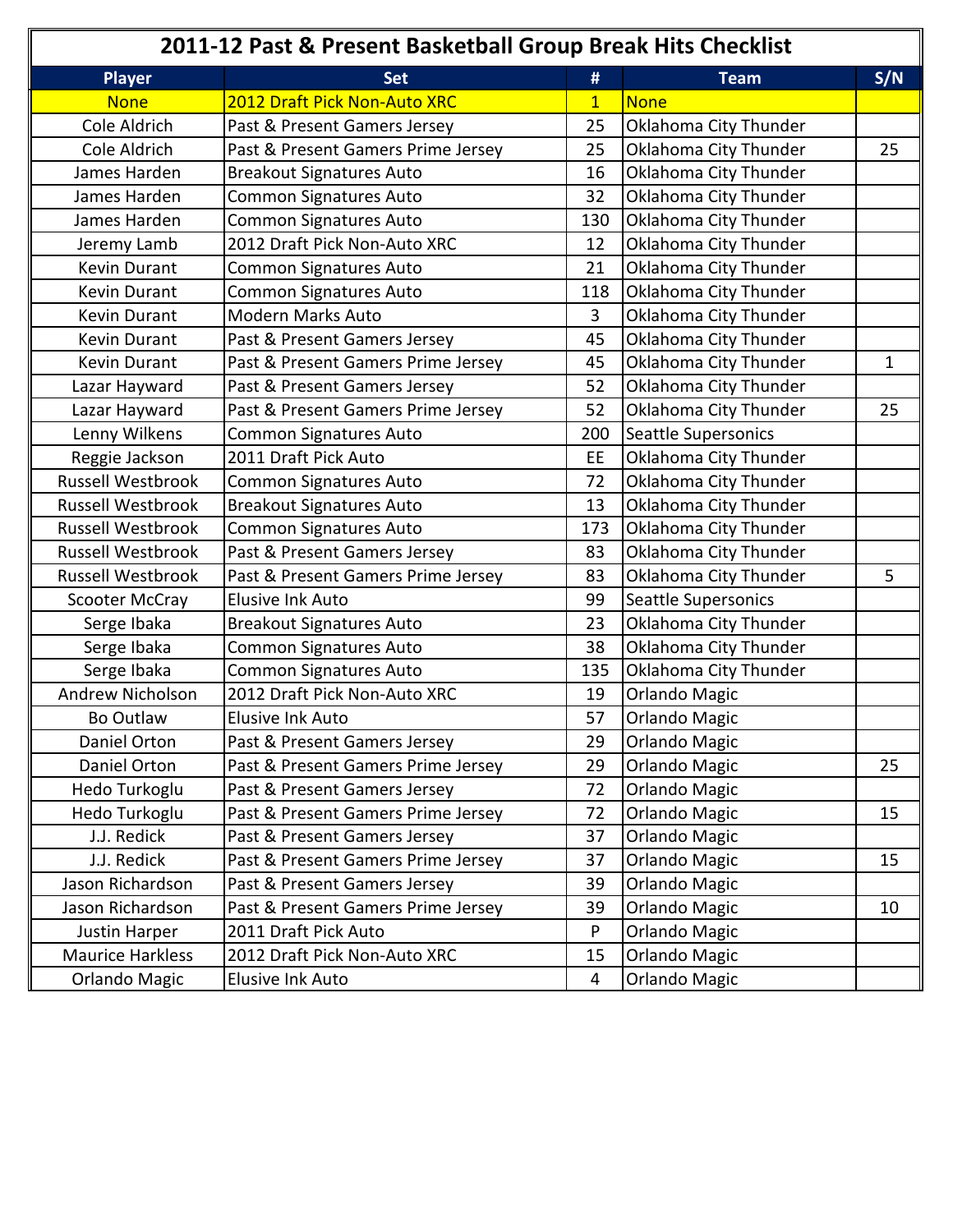|                        | 2011-12 Past & Present Basketball Group Break Hits Checklist |                |                               |              |
|------------------------|--------------------------------------------------------------|----------------|-------------------------------|--------------|
| <b>Player</b>          | <b>Set</b>                                                   | #              | <b>Team</b>                   | S/N          |
| Allen Iverson          | Past & Present Gamers Jersey                                 | 5              | Philadelphia 76ers            |              |
| Allen Iverson          | Past & Present Gamers Prime Jersey                           | 5              | Philadelphia 76ers            | 5            |
| Andre Iguodala         | Past & Present Gamers Jersey                                 | $\overline{7}$ | Philadelphia 76ers            |              |
| Andre Iguodala         | Past & Present Gamers Prime Jersey                           | 7              | Philadelphia 76ers            | 10           |
| <b>Archie Clark</b>    | <b>Elusive Ink Auto</b>                                      | 86             | Philadelphia 76ers            |              |
| Evan Turner            | <b>Common Signatures Auto</b>                                | 68             | Philadelphia 76ers            |              |
| Evan Turner            | Past & Present Gamers Jersey                                 | 34             | Philadelphia 76ers            |              |
| Evan Turner            | Past & Present Gamers Prime Jersey                           | 34             | Philadelphia 76ers            | 15           |
| <b>Hersey Hawkins</b>  | <b>Elusive Ink Auto</b>                                      | 38             | Philadelphia 76ers            |              |
| Jrue Holiday           | <b>Breakout Signatures Auto</b>                              | 17             | Philadelphia 76ers            |              |
| Jrue Holiday           | Past & Present Gamers Jersey                                 | 99             | Philadelphia 76ers            |              |
| Jrue Holiday           | Past & Present Gamers Prime Jersey                           | 99             | Philadelphia 76ers            | 10           |
| Lavoy Allen            | 2011 Draft Pick Auto                                         | D              | Philadelphia 76ers            |              |
| <b>Spencer Hawes</b>   | Past & Present Gamers Jersey                                 | 87             | Philadelphia 76ers            |              |
| <b>Spencer Hawes</b>   | Past & Present Gamers Prime Jersey                           | 87             | Philadelphia 76ers            | 15           |
| <b>Cedric Ceballos</b> | <b>Elusive Ink Auto</b>                                      | 16             | <b>Phoenix Suns</b>           |              |
| Danny Manning          | <b>Elusive Ink Auto</b>                                      | 47             | <b>Phoenix Suns</b>           |              |
| <b>Grant Hill</b>      | <b>Common Signatures Auto</b>                                | 36             | <b>Phoenix Suns</b>           |              |
| <b>Grant Hill</b>      | Past & Present Gamers Jersey                                 | 19             | <b>Phoenix Suns</b>           |              |
| <b>Grant Hill</b>      | Past & Present Gamers Prime Jersey                           | 19             | <b>Phoenix Suns</b>           | 5            |
| Kendall Marshall       | 2012 Draft Pick Non-Auto XRC                                 | 13             | <b>Phoenix Suns</b>           |              |
| <b>Markieff Morris</b> | 2011 Draft Pick Auto                                         | K              | <b>Phoenix Suns</b>           |              |
| Rex Chapman            | <b>Elusive Ink Auto</b>                                      | 17             | <b>Phoenix Suns</b>           |              |
| Robin Lopez            | Past & Present Gamers Jersey                                 | 77             | <b>Phoenix Suns</b>           |              |
| Robin Lopez            | Past & Present Gamers Prime Jersey                           | 77             | <b>Phoenix Suns</b>           | 15           |
| <b>Steve Nash</b>      | <b>Common Signatures Auto</b>                                | 53             | <b>Phoenix Suns</b>           |              |
| <b>Steve Nash</b>      | Common Signatures Auto                                       | 151            | <b>Phoenix Suns</b>           |              |
| <b>Steve Nash</b>      | Past & Present Gamers Jersey                                 | 84             | <b>Phoenix Suns</b>           |              |
| <b>Steve Nash</b>      | Past & Present Gamers Prime Jersey                           | 84             | <b>Phoenix Suns</b>           | $\mathbf{1}$ |
| <b>Tom Chambers</b>    | Common Signatures Auto                                       | 182            | <b>Phoenix Suns</b>           |              |
| Tom Gugliotta          | Elusive Ink Auto                                             | 35             | <b>Phoenix Suns</b>           |              |
| <b>Bill Walton</b>     | Common Signatures Auto                                       | 98             | <b>Portland Trail Blazers</b> |              |
| Damian Lillard         | 2012 Draft Pick Non-Auto XRC                                 | 6              | <b>Portland Trail Blazers</b> |              |
| LaMarcus Aldridge      | <b>Modern Marks Auto</b>                                     | 7              | <b>Portland Trail Blazers</b> |              |
| LaMarcus Aldridge      | Past & Present Gamers Jersey                                 | 85             | <b>Portland Trail Blazers</b> |              |
| LaMarcus Aldridge      | Past & Present Gamers Prime Jersey                           | 85             | <b>Portland Trail Blazers</b> | 10           |
| Meyers Leonard         | 2012 Draft Pick Non-Auto XRC                                 | 11             | <b>Portland Trail Blazers</b> |              |
| Nolan Smith            | 2011 Draft Pick Auto                                         | X              | <b>Portland Trail Blazers</b> |              |
| Ron Brewer             | <b>Elusive Ink Auto</b>                                      | 100            | <b>Portland Trail Blazers</b> |              |
| <b>Wesley Matthews</b> | <b>Breakout Signatures Auto</b>                              | 18             | Portland Trail Blazers        |              |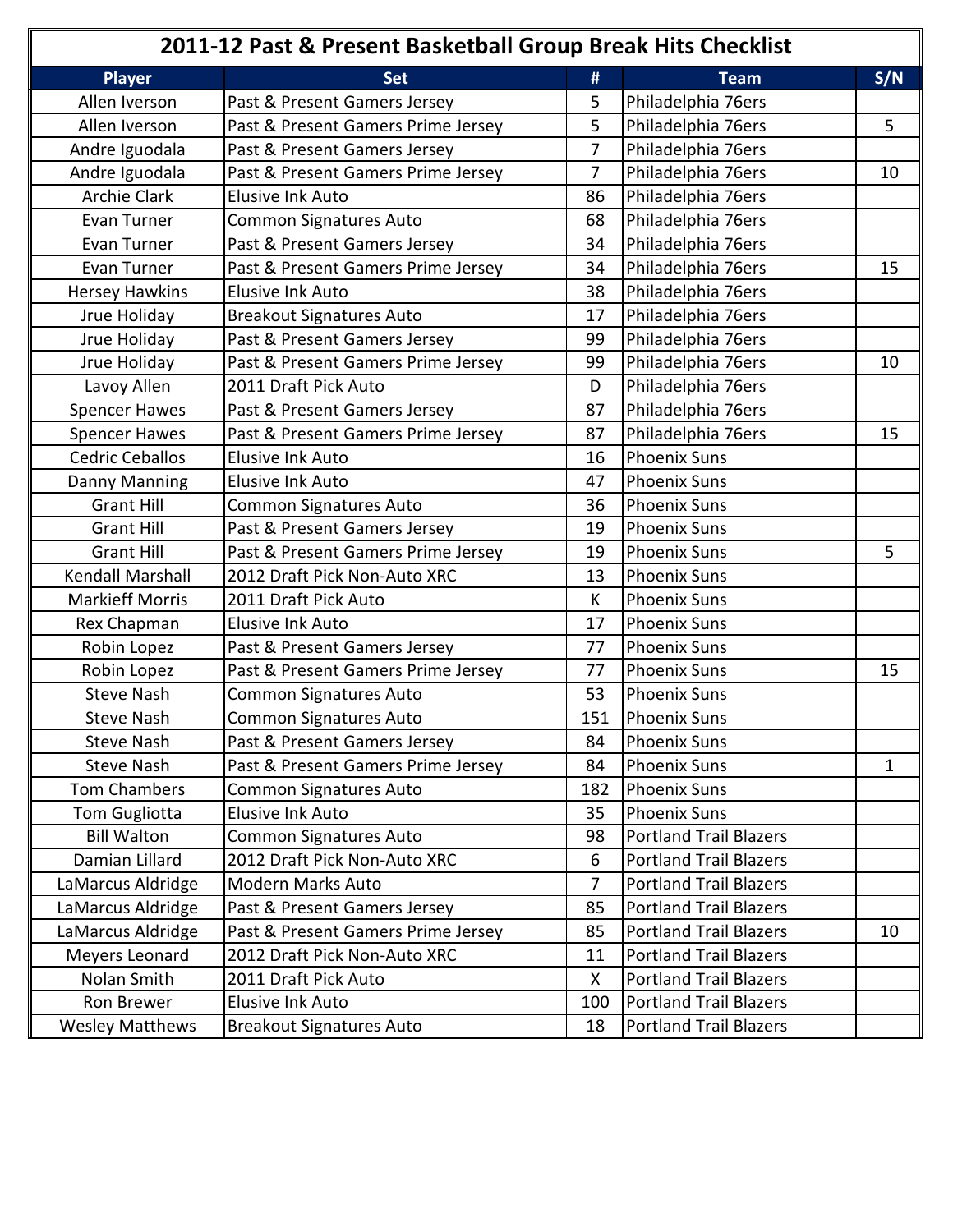| 2011-12 Past & Present Basketball Group Break Hits Checklist |                                    |                |                          |              |
|--------------------------------------------------------------|------------------------------------|----------------|--------------------------|--------------|
| <b>Player</b>                                                | <b>Set</b>                         | #              | <b>Team</b>              | S/N          |
| Beno Udrih                                                   | Past & Present Gamers Jersey       | 11             | Sacramento Kings         |              |
| Beno Udrih                                                   | Past & Present Gamers Prime Jersey | 11             | Sacramento Kings         | 25           |
| Bobby Jackson                                                | Past & Present Gamers Jersey       | 14             | Sacramento Kings         |              |
| Bobby Jackson                                                | Past & Present Gamers Prime Jersey | 14             | Sacramento Kings         | 15           |
| Chris Webber                                                 | Past & Present Gamers Jersey       | 24             | Sacramento Kings         |              |
| Chris Webber                                                 | Past & Present Gamers Prime Jersey | 24             | Sacramento Kings         | 5            |
| <b>DeMarcus Cousins</b>                                      | <b>Breakout Signatures Auto</b>    | $\overline{3}$ | Sacramento Kings         |              |
| <b>DeMarcus Cousins</b>                                      | <b>Common Signatures Auto</b>      | 113            | Sacramento Kings         |              |
| Hassan Whiteside                                             | Past & Present Gamers Jersey       | 36             | Sacramento Kings         |              |
| Hassan Whiteside                                             | Past & Present Gamers Prime Jersey | 36             | Sacramento Kings         | 25           |
| <b>Isaiah Thomas</b>                                         | 2011 Draft Pick Auto               | A              | Sacramento Kings         |              |
| Jimmer Fredette                                              | 2011 Draft Pick Auto               | HH             | Sacramento Kings         |              |
| Lawrence Funderburke                                         | <b>Elusive Ink Auto</b>            | 91             | Sacramento Kings         |              |
| Nate Archibald                                               | Common Signatures Auto             | 176            | <b>Kansas City Kings</b> |              |
| <b>Scot Pollard</b>                                          | <b>Elusive Ink Auto</b>            | 62             | Sacramento Kings         |              |
| <b>Terrence Williams</b>                                     | Past & Present Gamers Jersey       | 96             | Sacramento Kings         |              |
| <b>Terrence Williams</b>                                     | Past & Present Gamers Prime Jersey | 96             | Sacramento Kings         | 15           |
| <b>Thomas Robinson</b>                                       | 2012 Draft Pick Non-Auto XRC       | 5              | Sacramento Kings         |              |
| <b>Tyreke Evans</b>                                          | <b>Breakout Signatures Auto</b>    | 8              | Sacramento Kings         |              |
| <b>Brent Barry</b>                                           | <b>Elusive Ink Auto</b>            | 9              | San Antonio Spurs        |              |
| Cory Joseph                                                  | 2011 Draft Pick Auto               | AA             | San Antonio Spurs        |              |
| David Robinson                                               | Past & Present Gamers Jersey       | 44             | San Antonio Spurs        |              |
| David Robinson                                               | Past & Present Gamers Prime Jersey | 44             | San Antonio Spurs        | 1            |
| DeJuan Blair                                                 | <b>Breakout Signatures Auto</b>    | 15             | San Antonio Spurs        |              |
| <b>Gary Neal</b>                                             | Past & Present Gamers Jersey       | 48             | San Antonio Spurs        |              |
| <b>Gary Neal</b>                                             | Past & Present Gamers Prime Jersey | 48             | San Antonio Spurs        | 15           |
| George Gervin                                                | Common Signatures Auto             | 80             | San Antonio Spurs        |              |
| James Anderson                                               | Past & Present Gamers Jersey       | 38             | San Antonio Spurs        |              |
| James Anderson                                               | Past & Present Gamers Prime Jersey | 38             | San Antonio Spurs        | 25           |
| Kawhi Leonard                                                | 2011 Draft Pick Auto               | $\mathsf{N}$   | San Antonio Spurs        |              |
| Manu Ginobili                                                | Past & Present Gamers Jersey       | 56             | San Antonio Spurs        |              |
| Manu Ginobili                                                | Past & Present Gamers Prime Jersey | 56             | San Antonio Spurs        | 5            |
| Sean Elliott                                                 | Elusive Ink Auto                   | 25             | San Antonio Spurs        |              |
| Tim Duncan                                                   | Past & Present Gamers Jersey       | 89             | San Antonio Spurs        |              |
| <b>Tim Duncan</b>                                            | Past & Present Gamers Prime Jersey | 89             | San Antonio Spurs        | $\mathbf{1}$ |
| <b>Tony Parker</b>                                           | Past & Present Gamers Jersey       | 91             | San Antonio Spurs        |              |
| Tony Parker                                                  | Past & Present Gamers Prime Jersey | 91             | San Antonio Spurs        | 5            |
| Vinny Del Negro                                              | Elusive Ink Auto                   | 23             | San Antonio Spurs        |              |
| DeMar DeRozan                                                | <b>Breakout Signatures Auto</b>    | 25             | <b>Toronto Raptors</b>   |              |
| DeMar DeRozan                                                | Past & Present Gamers Jersey       | 27             | <b>Toronto Raptors</b>   |              |
| DeMar DeRozan                                                | Past & Present Gamers Prime Jersey | 27             | <b>Toronto Raptors</b>   | 10           |
| <b>Ed Davis</b>                                              | Past & Present Gamers Jersey       | 12             | <b>Toronto Raptors</b>   |              |
| <b>Terrence Ross</b>                                         | 2012 Draft Pick Non-Auto XRC       | 8              | <b>Toronto Raptors</b>   |              |